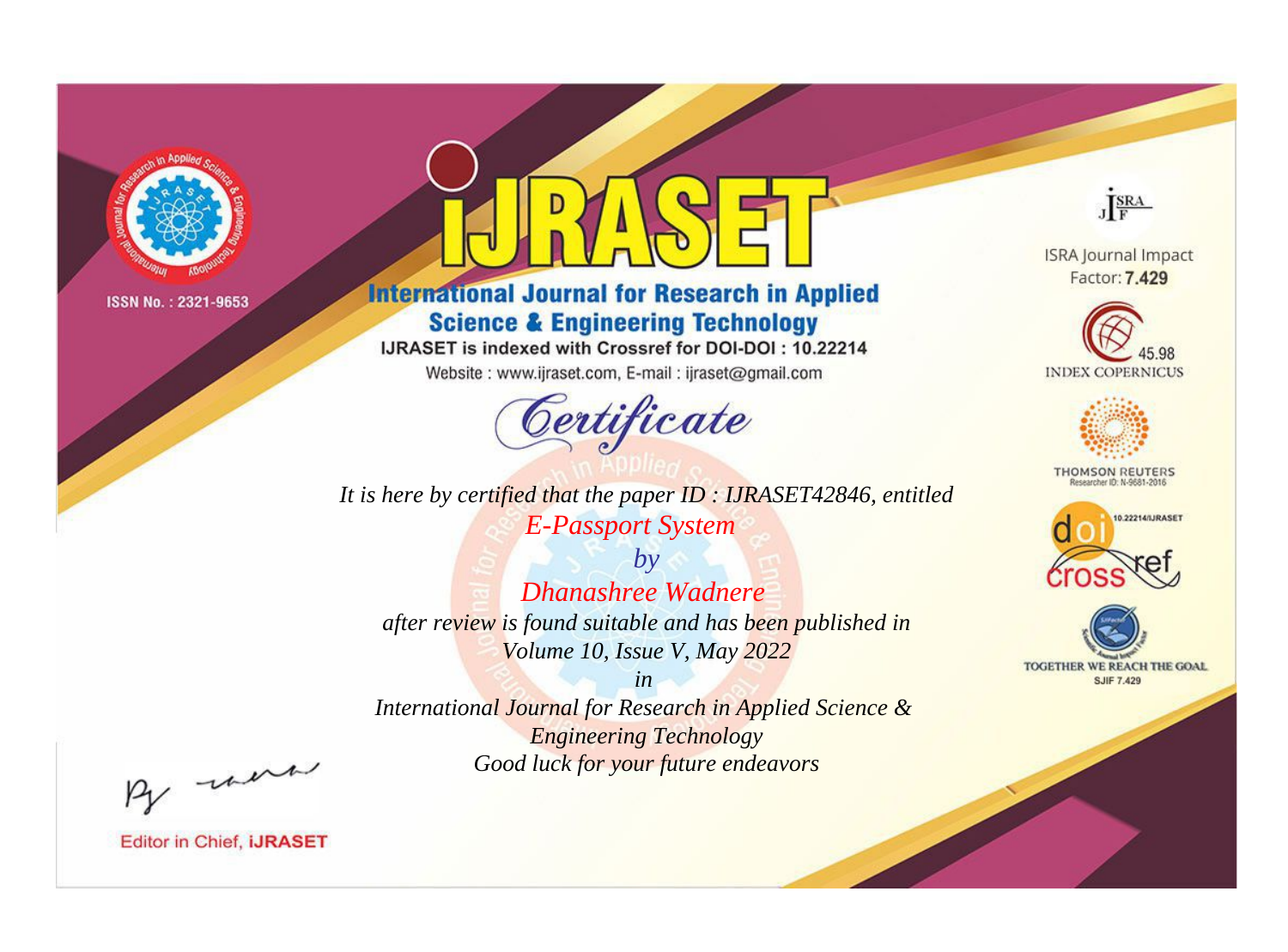

# **International Journal for Research in Applied Science & Engineering Technology**

IJRASET is indexed with Crossref for DOI-DOI: 10.22214

Website: www.ijraset.com, E-mail: ijraset@gmail.com



It is here by certified that the paper ID: IJRASET42846, entitled **E-Passport System** 

 $by$ Shravani Belgi after review is found suitable and has been published in Volume 10, Issue V, May 2022

 $in$ International Journal for Research in Applied Science & **Engineering Technology** Good luck for your future endeavors



**ISRA Journal Impact** Factor: 7.429





**THOMSON REUTERS** 



TOGETHER WE REACH THE GOAL **SJIF 7.429** 

By morn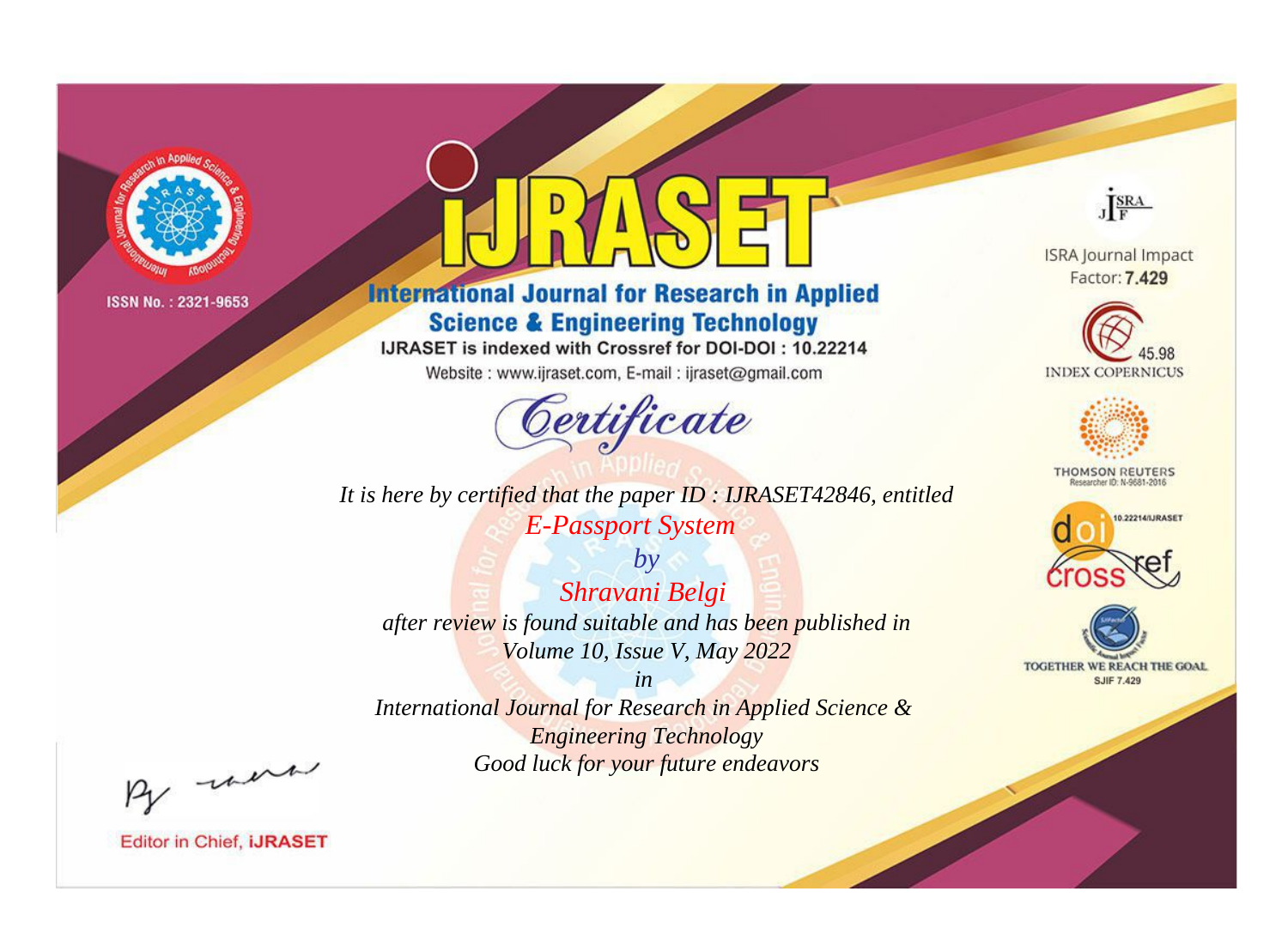

# **International Journal for Research in Applied Science & Engineering Technology**

IJRASET is indexed with Crossref for DOI-DOI: 10.22214

Website: www.ijraset.com, E-mail: ijraset@gmail.com



It is here by certified that the paper ID: IJRASET42846, entitled **E-Passport System** 

 $by$ Rutuja Devkute after review is found suitable and has been published in Volume 10, Issue V, May 2022

 $in$ International Journal for Research in Applied Science & **Engineering Technology** Good luck for your future endeavors



**ISRA Journal Impact** Factor: 7.429





**THOMSON REUTERS** 



TOGETHER WE REACH THE GOAL **SJIF 7.429** 

By morn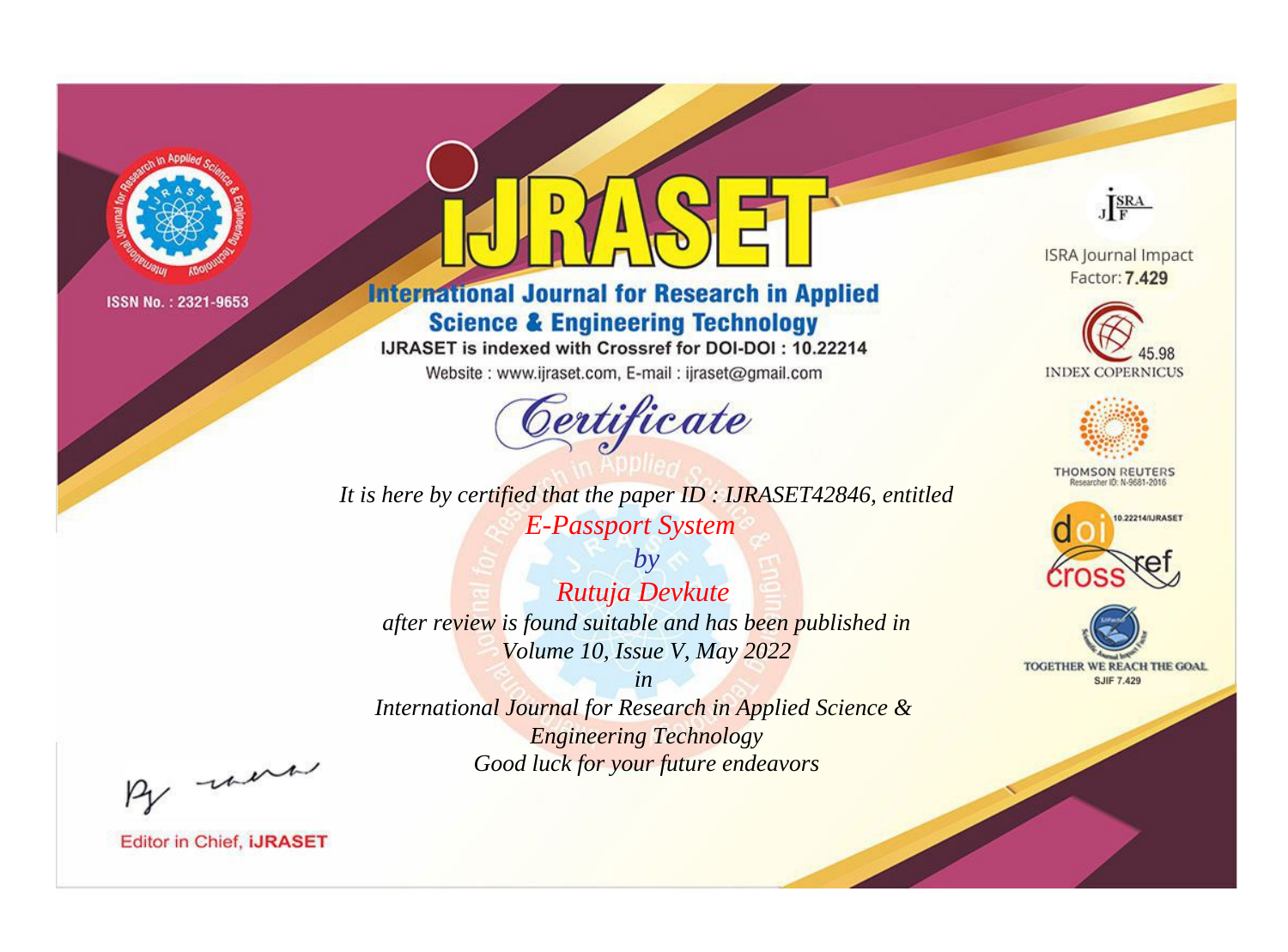

# **International Journal for Research in Applied Science & Engineering Technology**

IJRASET is indexed with Crossref for DOI-DOI: 10.22214

Website: www.ijraset.com, E-mail: ijraset@gmail.com



It is here by certified that the paper ID: IJRASET42846, entitled **E-Passport System** 

 $by$ Sakshi Jadhav after review is found suitable and has been published in Volume 10, Issue V, May 2022

 $in$ International Journal for Research in Applied Science & **Engineering Technology** Good luck for your future endeavors



**ISRA Journal Impact** Factor: 7.429





**THOMSON REUTERS** 



TOGETHER WE REACH THE GOAL **SJIF 7.429** 

By morn